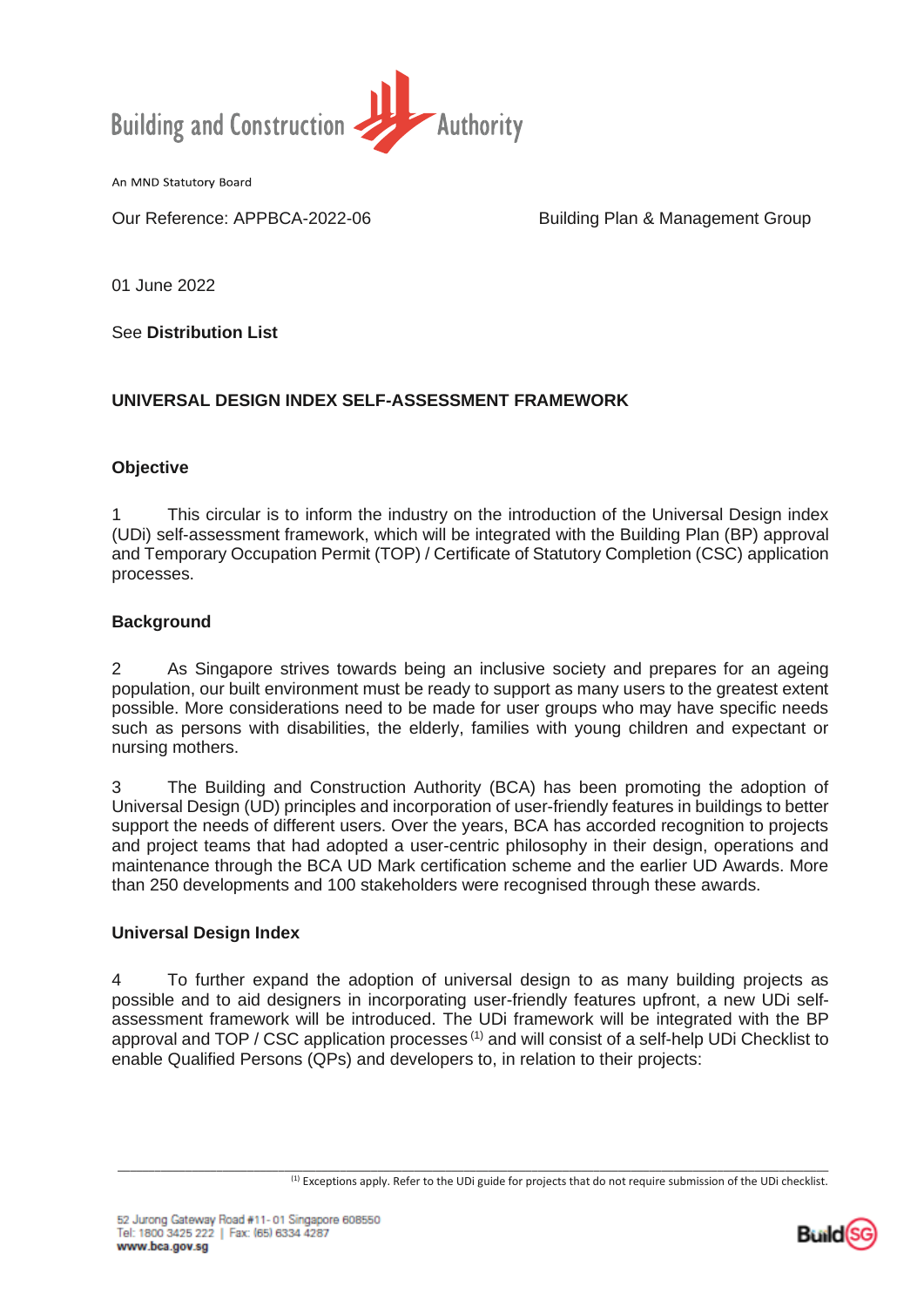- (a) learn about and consider user-friendly features that could be provided; and
- (b) obtain an indicative measure and rating of the level of user-friendliness.

5 A completed UDi Checklist is to be submitted together with a QP's application for BP approval and TOP/CSC. QPs and developers are however encouraged to refer to and fill in the UDi Checklist at the onset of design and consider the provision of user-friendly features as well as to set targets for levels of user-friendliness for their projects.

6 BCA has also released a UDi Guide to assist architects, designers and building owners in understanding the UDi's framework, procedures, and applicability. The guide provides explanatory notes and photograph examples to enhance awareness and understanding of the user-friendly features listed in the UDi Checklist. A copy of the guide can be downloaded from BCA's website [\(https://go.gov.sg/bcaudi\)](https://go.gov.sg/bcaudi).

# **Phasing out of UD Mark Certification Scheme**

7 With the introduction of the UDi framework which allows for self-assessment, the BCA UD Mark certification scheme will be phased out. Projects which had made reference to the BCA UD Mark certification scheme as a benchmark for the level of user-friendliness can now adopt the UDi framework with its corresponding ratings.

## **UD Excellence Award**

8 To spur the pursuit of exemplary UD implementation in buildings and innovations in userfriendly designs, outstanding projects will continue to be recognised with a new Universal Design Excellence Award (UDEA). For the pioneer batch of projects to be awarded in 2022, BCA will be providing guidance and assistance to existing UD Mark applicants(2) on the adoption of the UDi scheme.

9 To promote greater awareness of UD and friendly buildings, updates and information related to the UDEA, UDi and UD ratings of buildings will be published on BCA's website on a regular basis for the public's information.

### **Implementation Timeline**

10 All applicable projects which are first applying for BP approval, TOP or CSC on or after 1 September 2022 will be required to complete and submit the UDi Checklist as part of their application for BP and TOP/CSC.

11 QPs can submit the completed UDi Checklist at<https://go.gov.sg/bcaudi-sub> and attach the acknowledgement of the submitted UDi Checklist as part of their BP approval and TOP/CSC application.



\_\_\_\_\_\_\_\_\_\_\_\_\_\_\_\_\_\_\_\_\_\_\_\_\_\_\_\_\_\_\_\_\_\_\_\_\_\_\_\_\_\_\_\_\_\_\_\_\_\_\_\_\_\_\_\_\_\_\_\_\_\_\_\_\_\_\_\_\_\_\_\_\_\_\_\_\_\_\_\_\_\_\_\_\_\_\_\_\_\_\_\_\_\_\_\_\_\_\_\_\_\_\_\_\_\_\_\_\_\_\_\_\_\_\_ <sup>(2)</sup> Existing UD Mark applicants with projects completed before 1 June 2022.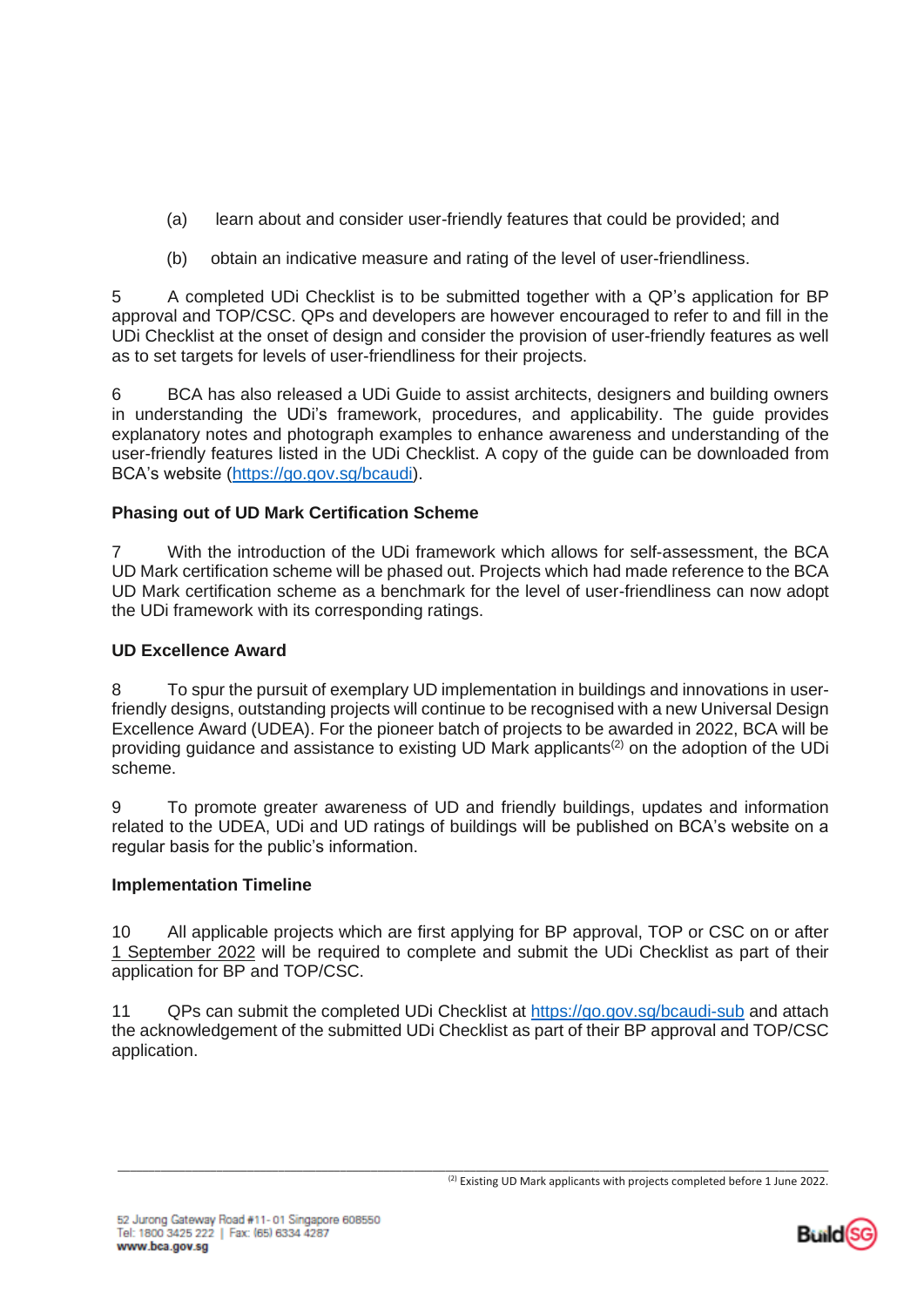# **For Clarification**

12 A set of Frequently Asked Questions is shared on our website [\(https://go.gov.sg/bcaudi](https://go.gov.sg/bcaudi-faq)[faq\)](https://go.gov.sg/bcaudi-faq).

13 We would appreciate if you could convey the contents of this circular to members of your organisation. For clarifications, please contact us through BCA's Online Feedback Form at <https://www.bca.gov.sg/feedbackform/>

Yours faithfully

 $700$ 

TAN JWU YIH DIRECTOR BUILDING PLAN AND UNIVERSAL DESIGN DEPARTMENT BUILDING AND CONSTRUCTION AUTHORITY

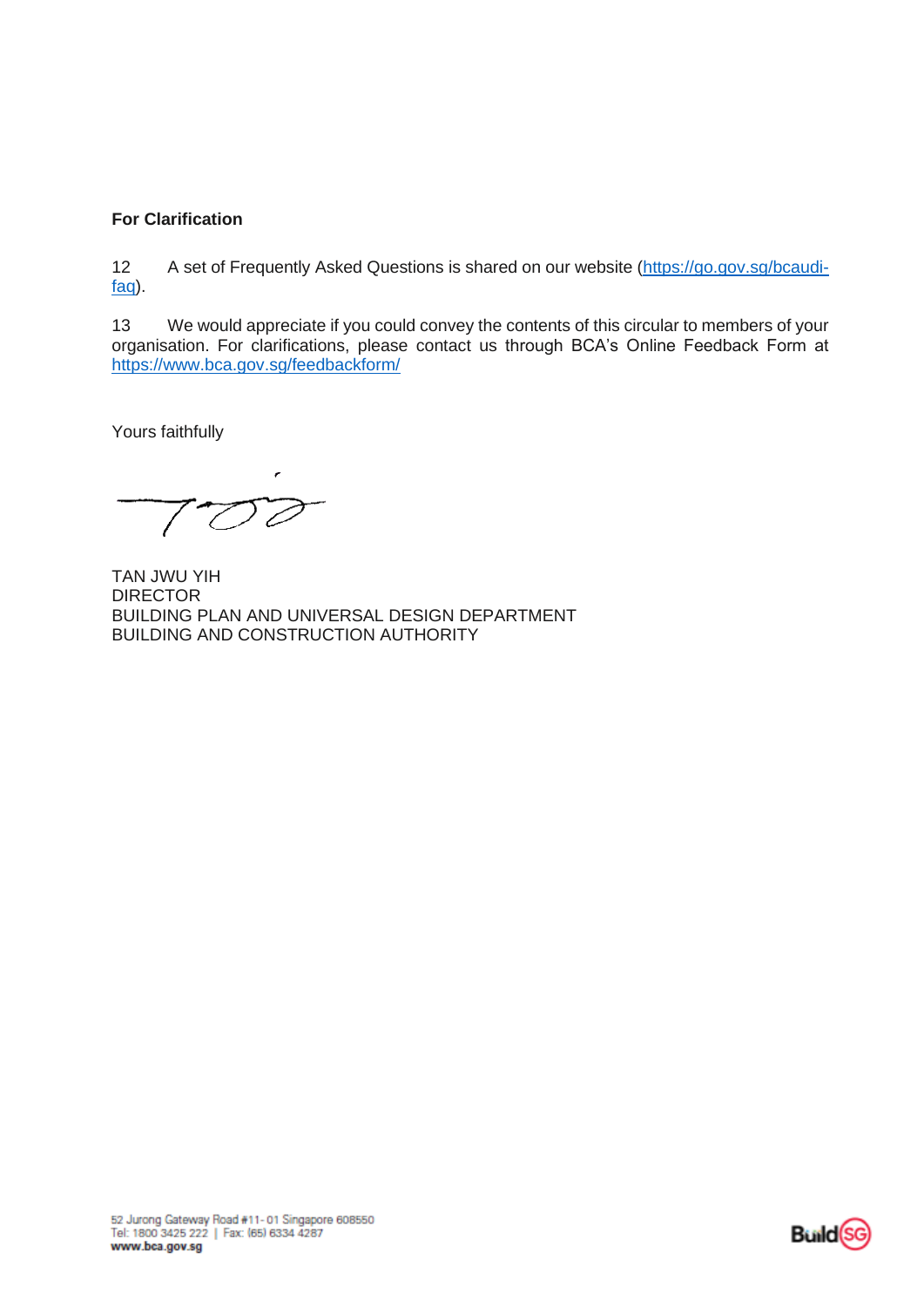### **DISTRIBUTION (via e-mail):**

President Singapore Institute of Architects (SIA) 79 Neil Road Singapore 088904 President Association of Consulting Engineers, Singapore (ACES) 18 Sin Ming Lane #06-01 Midview City Singapore 573960 President Institution of Engineers, Singapore (IES) 70 Bukit Tinggi Road Singapore 289758 President Real Estate Developers Association of Singapore (REDAS) 190 Clemenceau Avenue #07-01 Singapore Shopping Centre Singapore 239924 President Singapore Contractors Association Limited (SCAL) 1 Bukit Merah Lane 2 Construction House Singapore 159760 President Singapore Green Building Council (SGBC) 200 Braddell Road Block H, Level 2 BCA Braddell Campus Singapore 579700 President Singapore Institute of Building Limited (SIBL) 9 Ah Hood Road #02-04 Singapore 329975 President Singapore Institute of Surveyors & Valuers (SISV) 110 Middle Road #09-00, Chiat Hong Building Singapore 188968 President Association of Property & Facility Managers (APFM) 110 Middle Road #09-00, Chiat Hong Building Singapore 188968 President International Facility Management Association, Singapore Chapter (IFMA) Killiney Road Post Office P.O. Box 2104 Singapore 912352

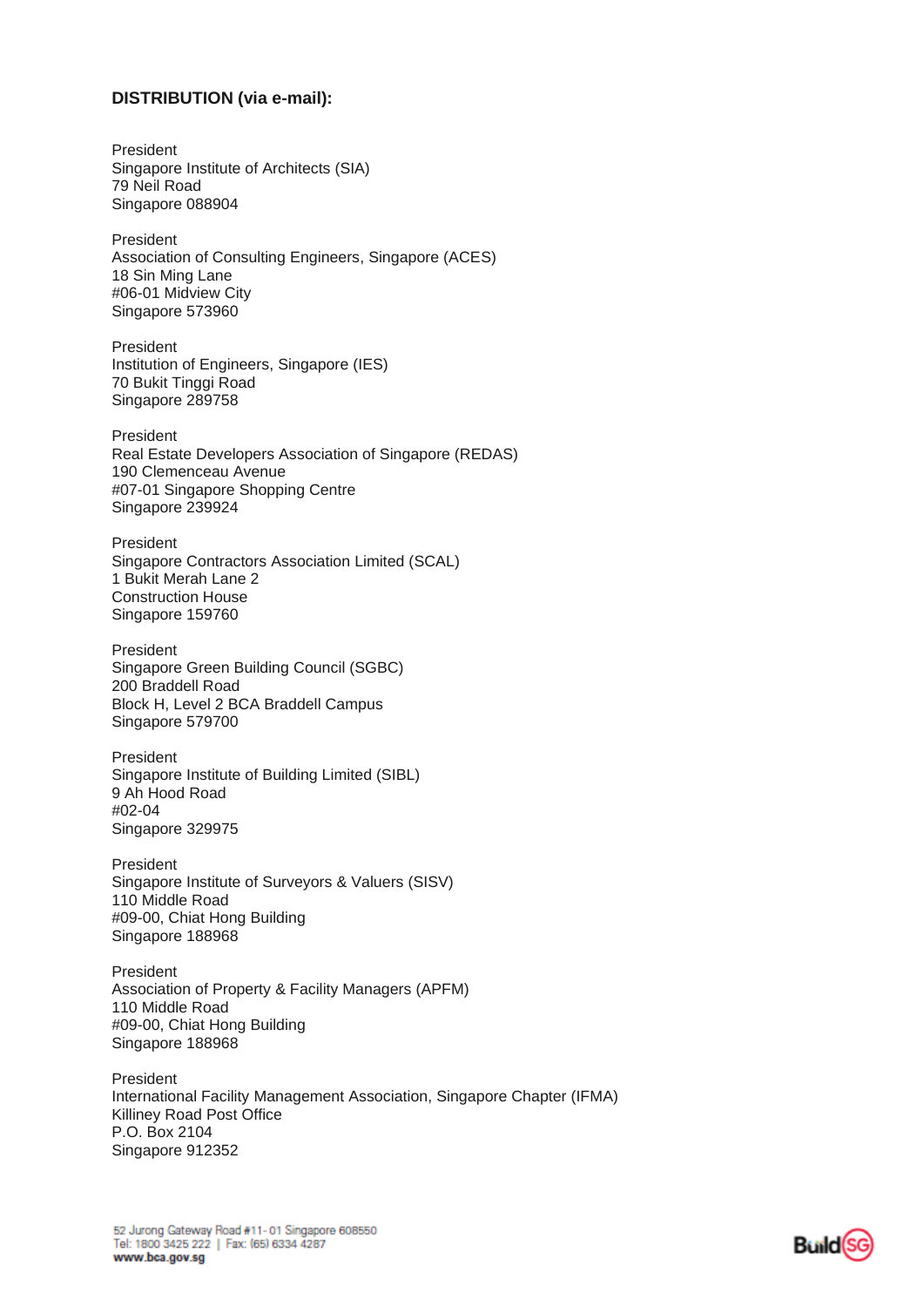President Society of Project Managers (SPM) Macpherson Road P.O. Box 1083 Singapore 913412

Registrar Board of Architects (BOA) 5 Maxwell Road 1st Storey Tower Block, MND Complex Singapore 069110

Registrar Professional Engineers Board, Singapore (PEB) 52 Jurong Gateway Road #07-03 Singapore 608550

Director Building and Infrastructure Defence Science & Technology Agency (DSTA) 1 Depot Road Defence Technology Tower A Singapore 109679

Deputy Chief Executive Officer Building Housing & Development Board (HDB) 480 Lorong 6 Toa Payoh HDB Hub Singapore 310480

Deputy Chief Executive Infrastructure & Development Land Transport Authority (LTA) 1 Hampshire Road Block 8 Level 1 Singapore 219428

**Director** Land Planning Division JTC Corporation (JTC) 8 Jurong Town Hall Road The JTC Summit Singapore 609434

Director of Infrastructure School Campus Department Ministry of Education (MOE) 1 North Buona Vista Drive Office Tower Level 9 Singapore 138675

Chief Healthcare Infrastructure Project MOH Holdings Pte Ltd (MOHH) 1 Maritime Square #11-25, Harbourfront Centre Singapore 099253